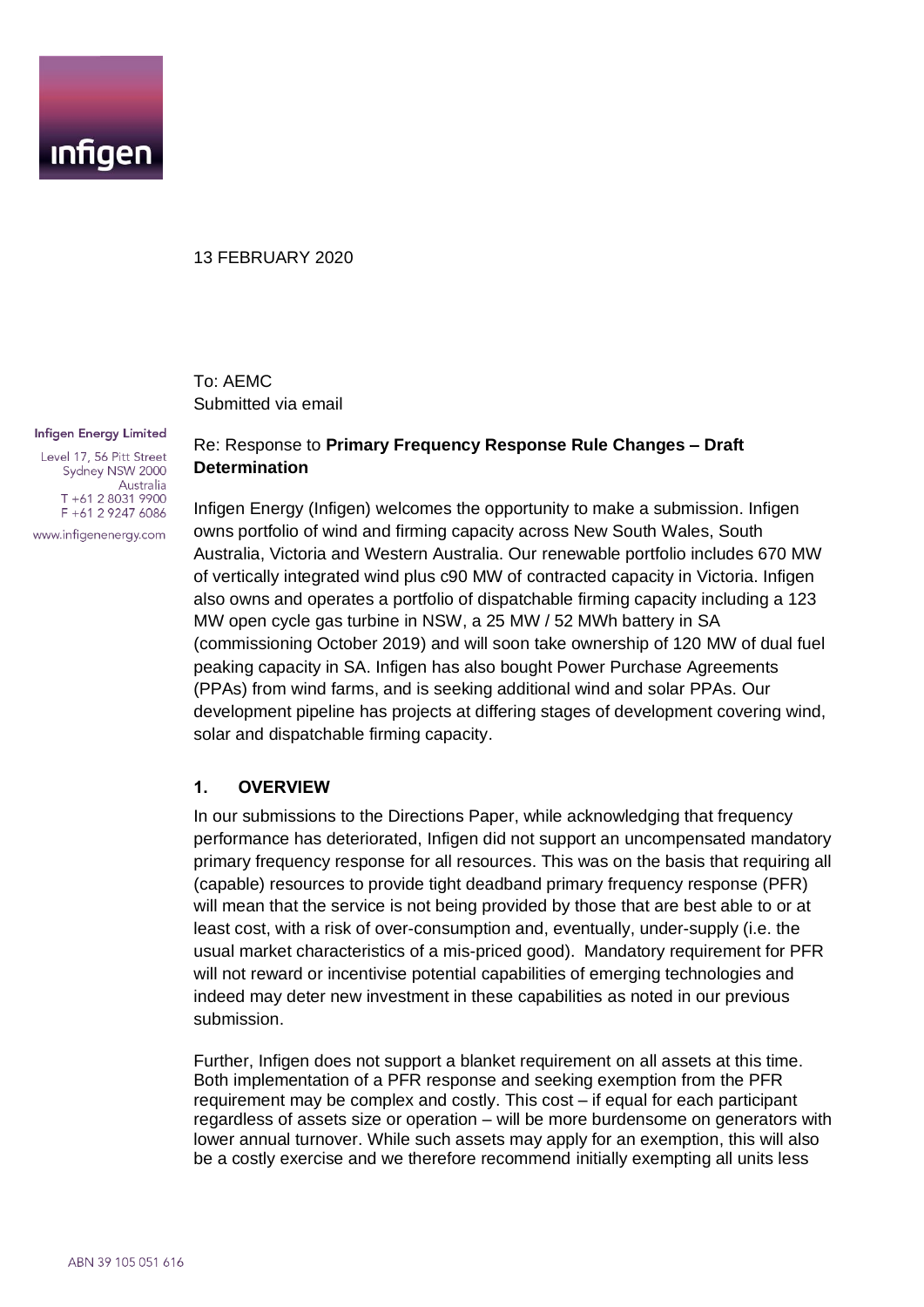than 100MW1, until AEMO confirms that frequency performance is still unsatisfactory.

Notwithstanding these broad arguments, Infigen has specific comments on the AEMC's Draft Determination as noted below – seeking to minimise disruption to existing and future assets while still delivering the services requested by AEMO.

#### *Sunset clause*

Infigen supports the AEMC's decision to implement a sunset clause, with a view to developing appropriate market mechanisms (whether spot market or otherwise) to incentive the efficient delivery of PFR (at the lowest cost to consumers) as quickly as possible. We would encourage the AEMC, however, to consider the implementation timeframe and whether a shorter sunset clause (e.g., two years instead of three years) would be appropriate to drive implementation of relevant markets.

It is critical to use the time between commencement and the sunset date to identify the quantity of services required to maintain a secure system and the price trade-offs that will apply. We note that AEMO has not, to date, identified what an "adequate" frequency histogram would look like. We propose that this should be an immediate obligation placed onto AEMO to assist with evaluating the effectiveness of the mandatory requirement and create a framework for designing, modelling and assessing new market frameworks.

### *Exemption guidelines*

We broadly support the proposed exemption guidelines. We can see the merit in keeping the criteria of exemptions broad for flexibility and workability. However, there may need to be a role for AER to provide independent review of exemption applications.

Infigen supports the inclusion within the rules of an exemption framework under clause 4.4.2B which considers capability, cost of implementation, stability, ongoing costs, and other relevant physical characteristics. However, in our view technical risk associated with implementing PFR on each asset also needs to be considered in the framework. Specifically, there may be assets where compliance *may* be possible, but this is uncertain; implementation costs should be assessed against likeliness of successfully complying with the PFRR.

### *Deadband setting*

Infigen agrees with lower bound of the deadband setting being set in the NER and not by AEMO through the PFRR (i.e., AEMO may elect a higher but not lower deadband). However, the proposed lower bound of +/-15mHz is extremely tight and poses technical and economic risks across the network. There has been no

<sup>1</sup> Or an alternative level, if supported by quantitative modelling.